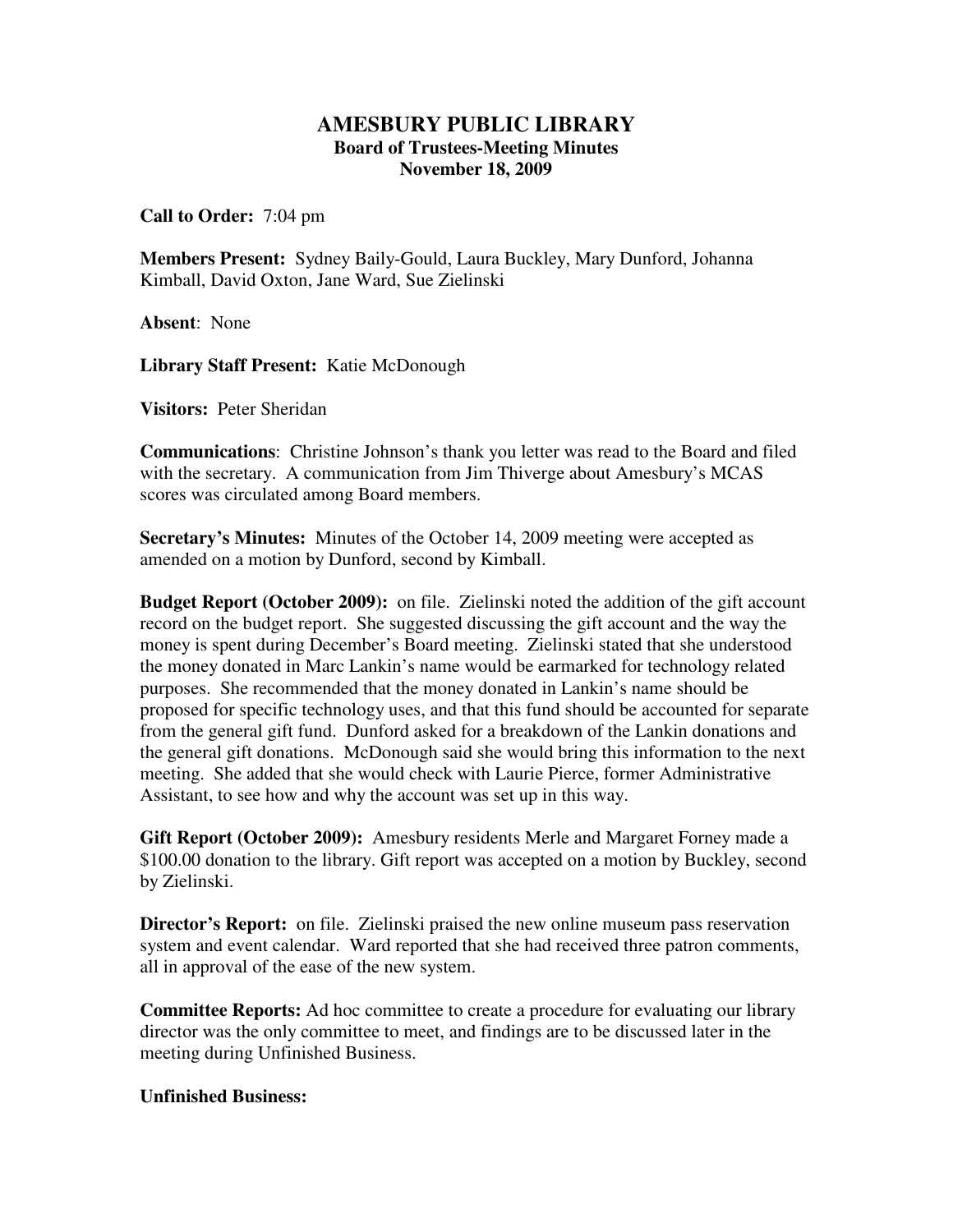**Update on Trustee Orientation Packet**: Buckley distributed a draft of the proposed orientation packet. The draft included all materials suggested for inclusion into the trustee binders as well as a resource list of links to other local and state information websites. Board members agreed the packet was very comprehensive. Baily-Gould asked if Buckley and Kimball would assemble a prototype of the binder and bring it to December's meeting. Buckley agreed.

**Procedure for Evaluating Our Library Director:** Baily-Gould summarized that the ad hoc committee read and discussed MBLC guidelines for review of a library director and decided that rubric would serve our Board well. Zielinski referred Board members to the link she sent previously, directing them to the MBLC guidelines. She agreed with Baily-Gould, stating that this document is a thorough tool for evaluation. Baily-Gould disbanded the ad hoc committee since it had served its function.

**Mold Problem at the Library:** Baily-Gould provided an update from Town Hall. She read an email from Kendra Amaral outlining MIIA insurance agreement to pay for remediation and cleanup. Amaral noted that MIIA as the client prefers to work with Servicemaster, therefore no further bidding is necessary and Servicemaster has been contracted to do the work. Amaral further stated that the work could be done over the Thanksgiving long weekend, requiring no additional library closings. Buckley made a motion to approve Servicemaster proceeding with the clean up. Zielinski seconded. Motion passed unanimously.

Baily-Gould reminded the Board that Amaral had asked also that the Board consider funding the purchase of a dehumidifier for the basement. Board members agreed that this was not an good use of trust finds and more appropriately purchased with Town funds.

**New Business:** McDonough informed the Board that in past practice the library had closed at 5 pm on the Wednesday before Thanksgiving, and she asked the Board to reconsider amending the library's closing time to 5pm from 8 pm this year.

Baily-Gould noted that the holiday list had therefore been approved without the 5 pm closing. McDonough added that the closing affects the hours of three staff members. Buckley stated that these three staff members could choose to make up their lost three hours or not get paid. McDonough confirmed that it is in the union contract that they would make up the hours or not get paid.

Buckley wondered how that past practice of closing was missed during the recent review of the holiday schedule, and suggested that we revisit the 2010 calendar to amend it. Baily-Gould suggested that it is not to late to amend the calendar. Zielinski made a motion to approved closing the library at 5 pm on Wednesday, November 25, 2009, with